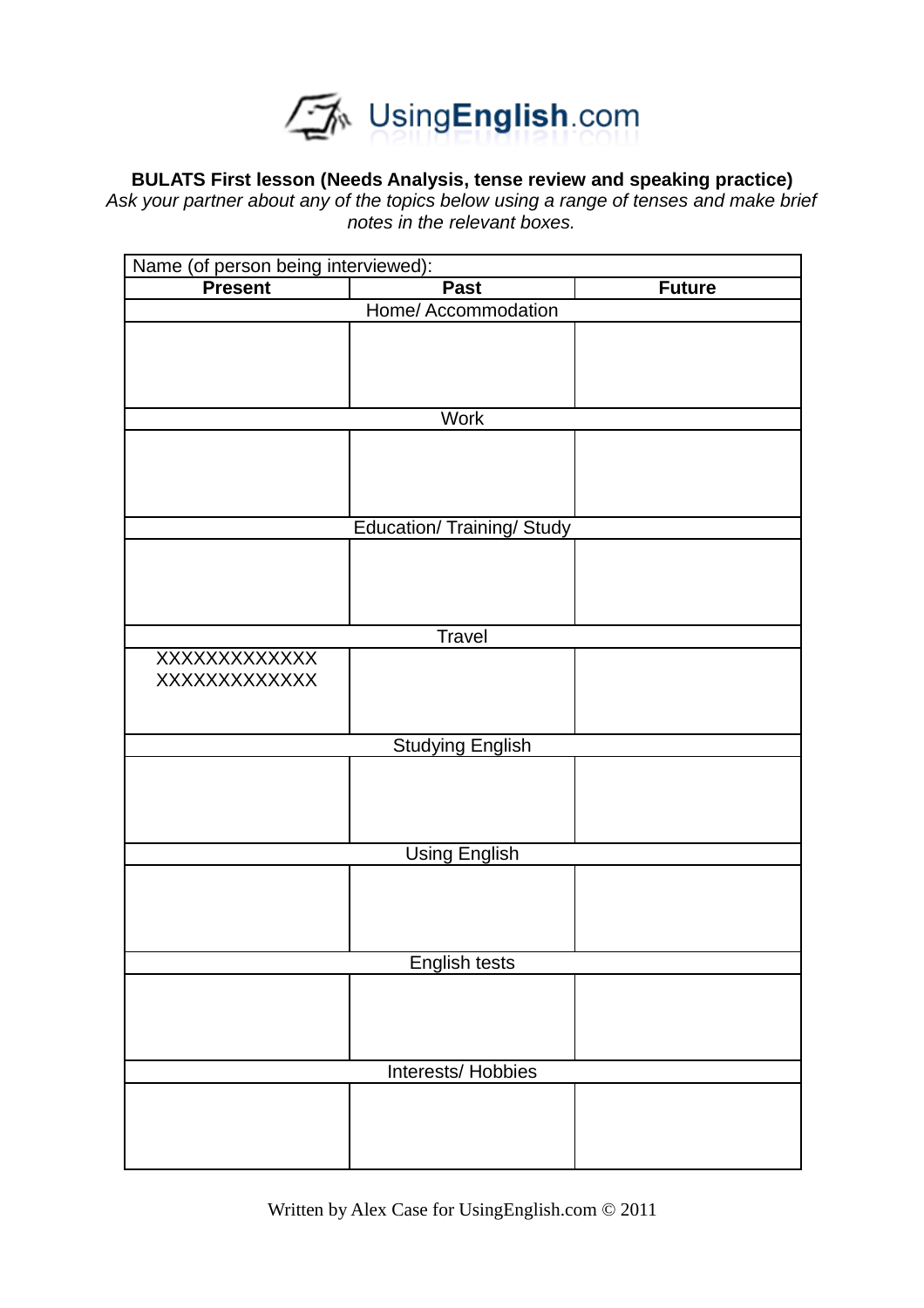

*Label the questions below with the topics and times practiced during the needs analysis.*

Do you live near here? Do you live in a house or a flat? Are you from Tokyo?/ Where are you from?/ Where were you born? Would you like to move? What kind of home would you like to live in? What is the area where you live/ your home town like? Are there many things to do near where you live?

Are you working or are you a student?/ What do you do?/ What's your job? Are you working at the moment? What did you do before that?/ Is this your first job? How long have you been working there/ doing that job? What would you like to do in the future?

Are you studying anything at the moment? What did you study at university? Is there anything that you'd like to study in the future? What was your favourite subject at school? Do you need any more qualifications for your future career?

Have you been to many foreign countries? Do you have any plans to travel? What countries would you like to visit? Do you need to travel as part of your work? Will you travel as part of your future work?

Do you speak any other languages? Are you taking an English course at the moment? What do you plan to do to improve your English? Would you like to study any other languages?

What are your hobbies? What did you like doing when you were a child? Are there any new hobbies that you'd like to take up? Do you do any sports?

*Practise answering one question over and over, giving a slightly longer answer each time.*

*Give short answers to each question and see if your partner can come up with follow up questions to make you say more.*